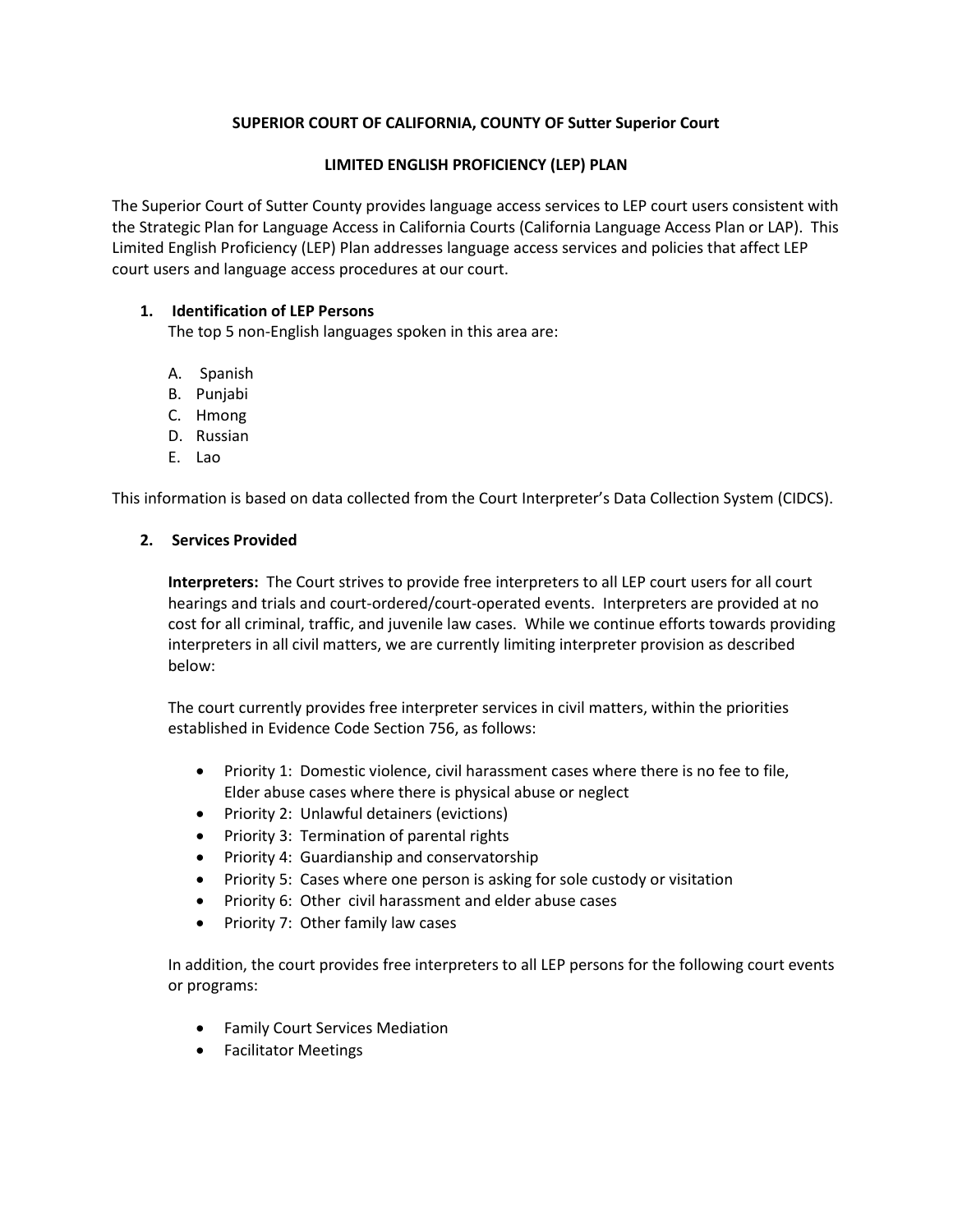**Bilingual Staff:** The court has bilingual staff to help LEP users in their language in person, or by telephone. The languages currently spoken by the court's staff, in addition to English, include:

Spanish Punjabi

When bilingual staff are not available, qualified interpreters are provided at the various points of contact with the court (such as clerk's offices, self-help centers, etc.). Staff court interpreters are preferred, whenever available, for in person interpretation. If not available, the court uses Language Line to provide for telephonic interpretation to assist in communications between staff and LEP persons.

**Translated Written Information:** The court provides multilingual information in the following ways:

- By providing links to the California Court's Online Self-Help Center <http://www.courts.ca.gov/selfhelp.htm?rdeLocaleAttr=en> (English) and <http://www.courts.ca.gov/selfhelp.htm?rdeLocaleAttr=es> (Spanish).
- Available Multilingual information/forms are available at: Court's self-help center/family law facilitator's office

## **3. Notification of Language Access Services**

Availability of I-Speak Cards at all public counters.

### **4. Education of Court Staff and Judicial Officers**

As recommended in the California LAP, the Superior Court of California, County of Sutter provides education for court staff and judicial officers on: (1) language access laws, policies, and procedures at the state and local level.

In addition to court-wide training, court staff has access to tools for serving LEP court users, such as I-Speak Cards, multi-lingual employee listings, and Language Line.

### **5. Monitoring and Updating Local Language Access Services Policies**

The court regularly monitors its language access services, policies and procedures, and all items included in this LEP Plan to assess whether any changes are needed. Updates to the webpage a[t www.suttercourts.com](http://www.suttercourts.com/) are performed yearly or more often if necessary to provide current up-to-date information for all court users.

### **6. Language Access Office**

Any concerns and requests for information regarding this LEP Plan, its content, implementation, or the language access services provided by the Superior Court of California, County of Sutter should be directed to: